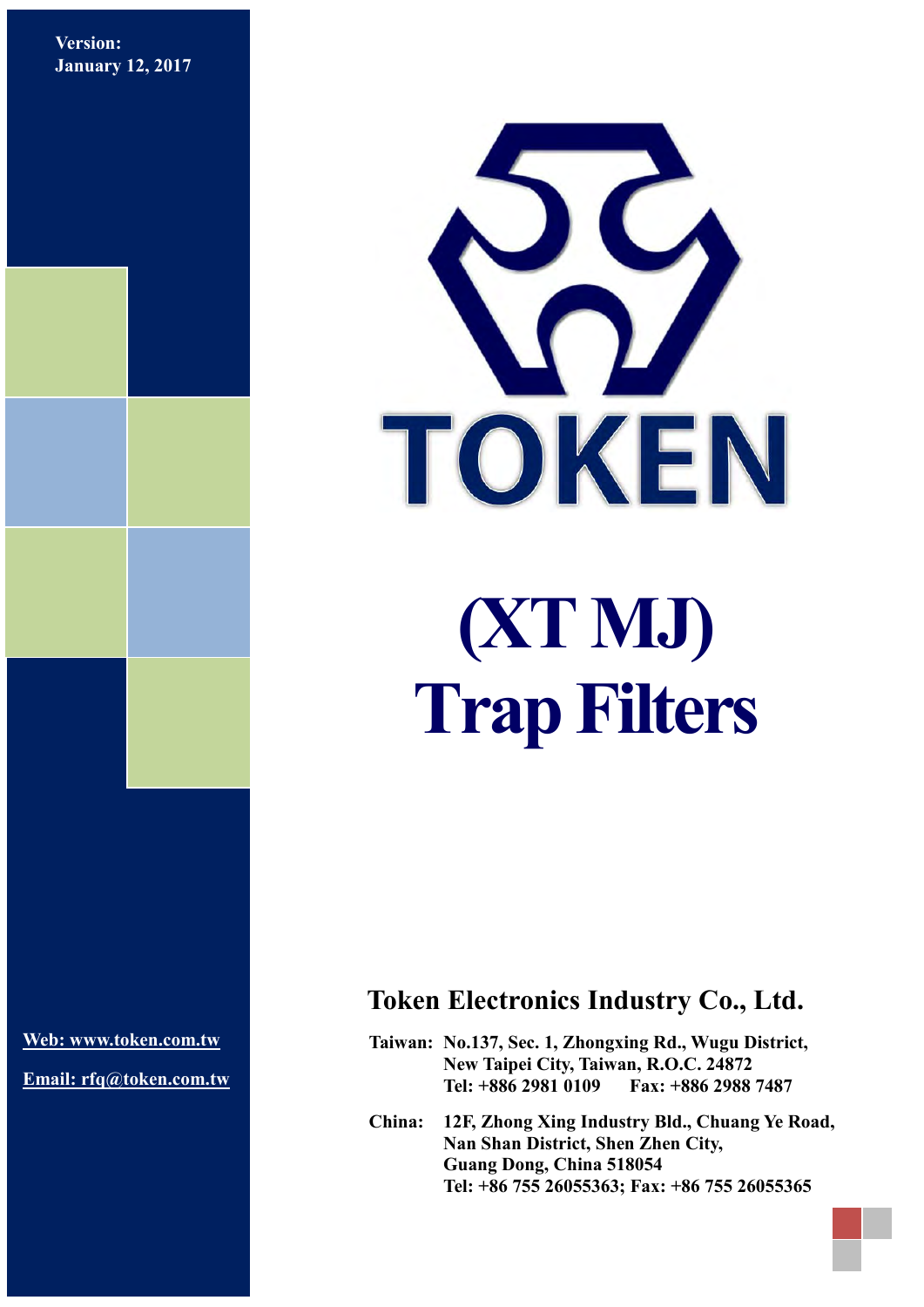

## **Product Introduction**

## **Token (XT MJ) for Chrominance Carrier is Murata Trap Filter TPS MJ Series Compatible.**

#### **Features :**

- RoHS Compliant.
- TV SIF stage use.
- Low insertion loss.
- Wide bandwidth Ceramic Trap.
- Excellent spurious suppression characteristics.

#### **(XT MJ) Trap Filter Quick Selection :**

- Dimensions (Unit: mm): 10.0 max x 10.0 max x 5.0 max.
- $\bullet$  XT3.58MJ Cener Frequency f<sub>0</sub>:3.58MHz; 20db min @f<sub>0</sub>; 20(kHz)min@20dB Att BW
- $\bullet$  XT4.43MJ Cener Frequency f<sub>0</sub>:4.43MHz; 20db min @f<sub>0</sub>; 40(kHz)min@20dB Att BW
- $\bullet$  XT4.5MJ Cener Frequency f<sub>0</sub>:4.5MHz; 20db min  $@f<sub>0</sub>$ ; 40(kHz)min $@20dB$  Att BW
- $\bullet$  XT5.74MJ Cener Frequency f<sub>0</sub>:5.74MHz; 20db min @f<sub>0</sub>; 40(kHz)min@20dB Att BW
- $\bullet$  XT5.5MJ Cener Frequency f<sub>0</sub>:5.5MHz; 20db min @f<sub>0</sub>; 40(kHz)min@20dB Att BW
- $\bullet$  XT6.0MJ Cener Frequency f<sub>0</sub>:6.0MHz; 20db min @f<sub>0</sub>; 40(kHz)min@20dB Att BW
- $\bullet$  XT6.5MJ Cener Frequency f<sub>0</sub>:6.5MHz. 20db min @f<sub>0</sub>; 40(kHz)min@20dB Att BW

(XT MJ) Series are band reject device used for video and sound IF attenuation. The 2 terminal (XT MJ) Series can be used to attenuate either the sound signal in B/W receivers or the Chroma signal in video. Contact us with your specific needs. For more information, please link to Token official website "[Ceramic Trap Filters](http://www.token.com.tw/ceramic-trap/index.html)".

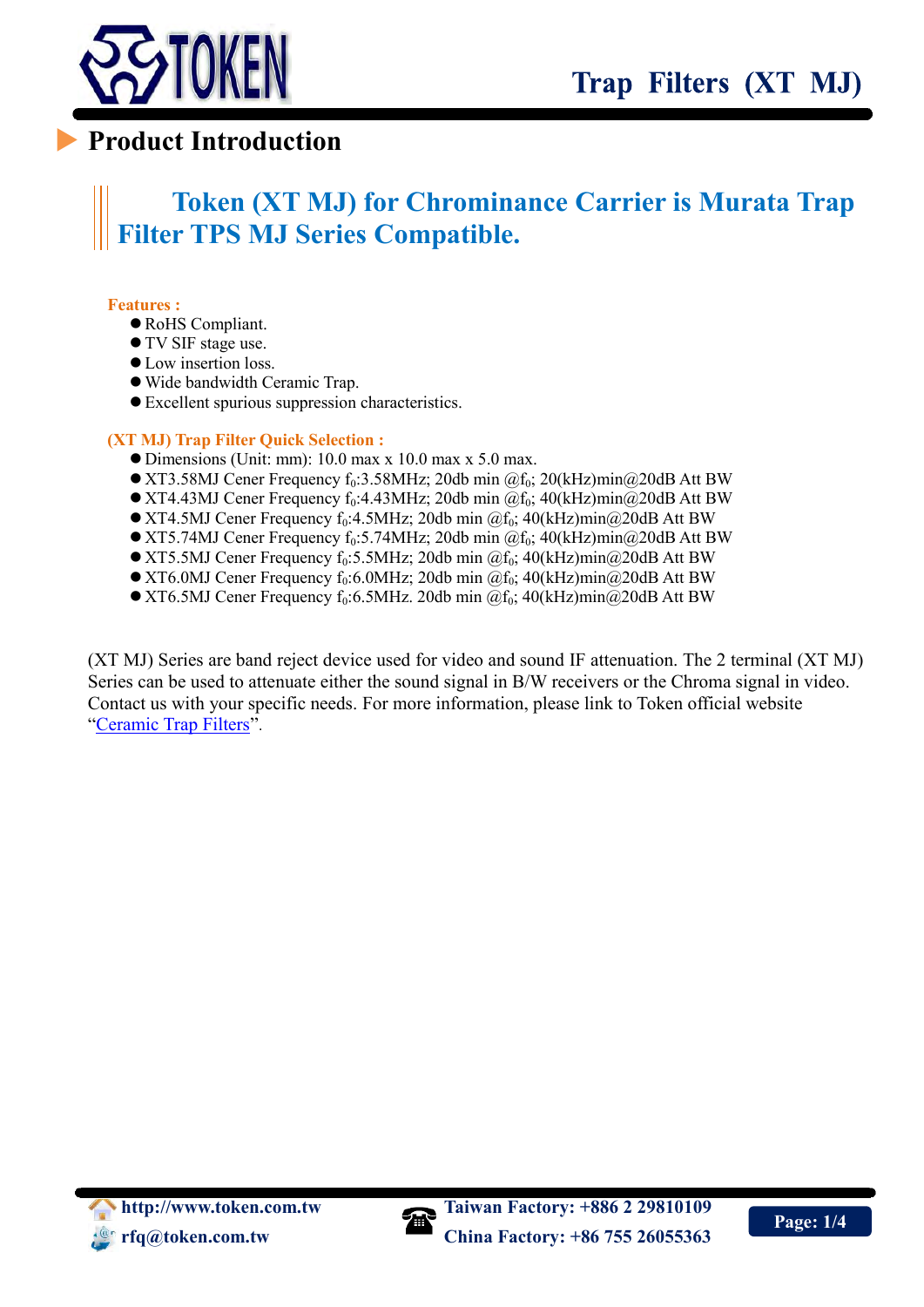

## **Dimensions**

### **Dimensions (Unit: mm) (XT MJ)**



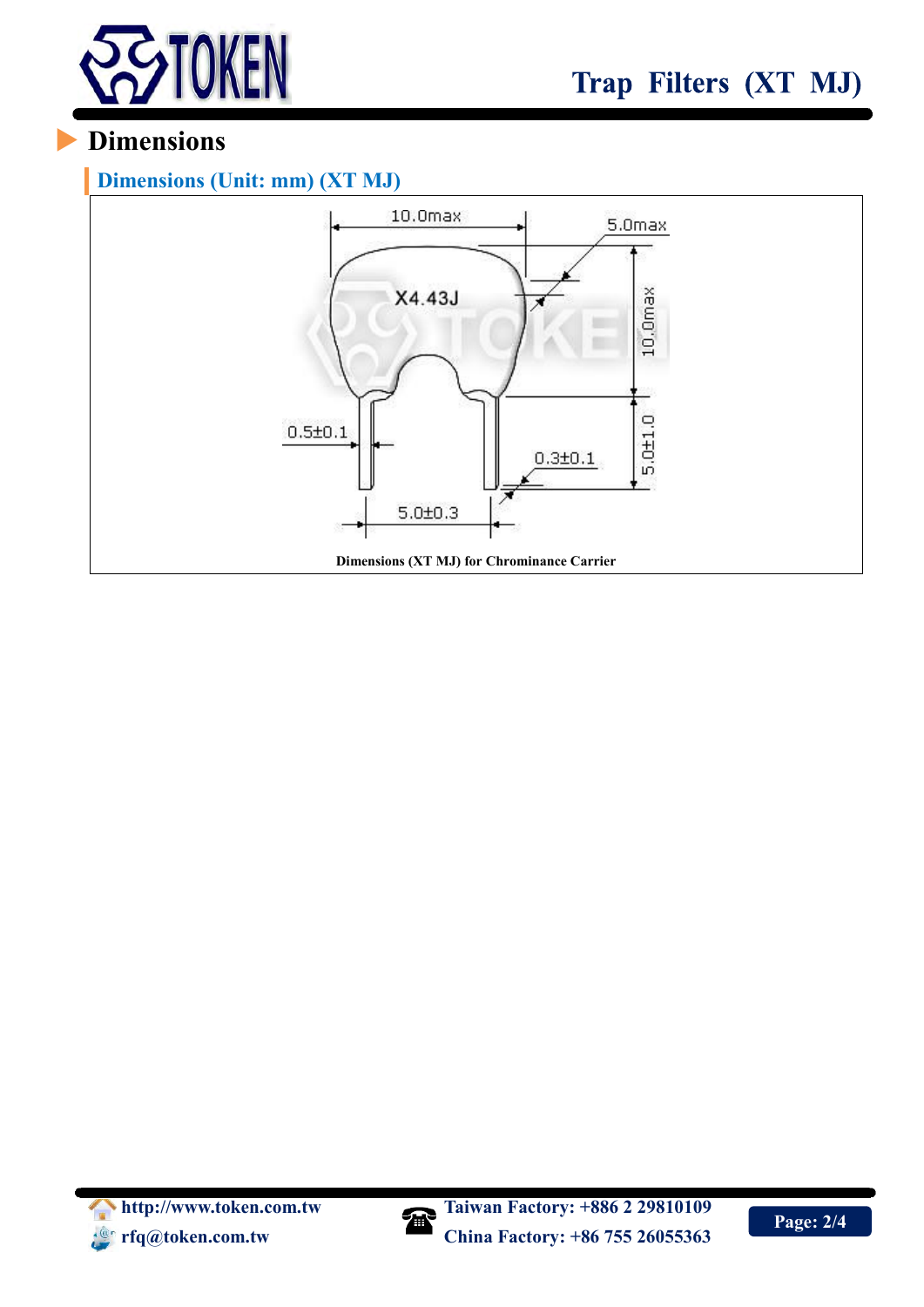

# **Characteristics**

### **Characteristics (XT MJ)**

| <b>Part Number</b> | <b>Center Frequency</b><br>(fo1)(MHz) | <b>Attenuation</b> (at<br>$f(01)(dB)$ min | <b>20dB Attenuation BW</b><br>$(fo1)(kHz)$ min |
|--------------------|---------------------------------------|-------------------------------------------|------------------------------------------------|
| <b>XT3.58MJ</b>    | 3.580                                 | 20                                        | 20                                             |
| <b>XT4.43MJ</b>    | 4.430                                 | 20                                        | 40                                             |
| <b>XT4.5MJ</b>     | 4.500                                 | 20                                        | 40                                             |
| <b>XT5.5MJ</b>     | 5.500                                 | 20                                        | 40                                             |
| <b>XT5.74MJ</b>    | 5.742                                 | 20                                        | 40                                             |
| <b>XT6.0MJ</b>     | 6.000                                 | 20                                        | 40                                             |
| <b>XT6.5MJ</b>     | 6.500                                 | 20                                        | 40                                             |
|                    | 0<br>10<br>$\tan{(dB)}$<br>20<br>30   | XT4.5MJ                                   |                                                |



**The level at 1MHz shall be made for a reference (0dB).** $\bullet$